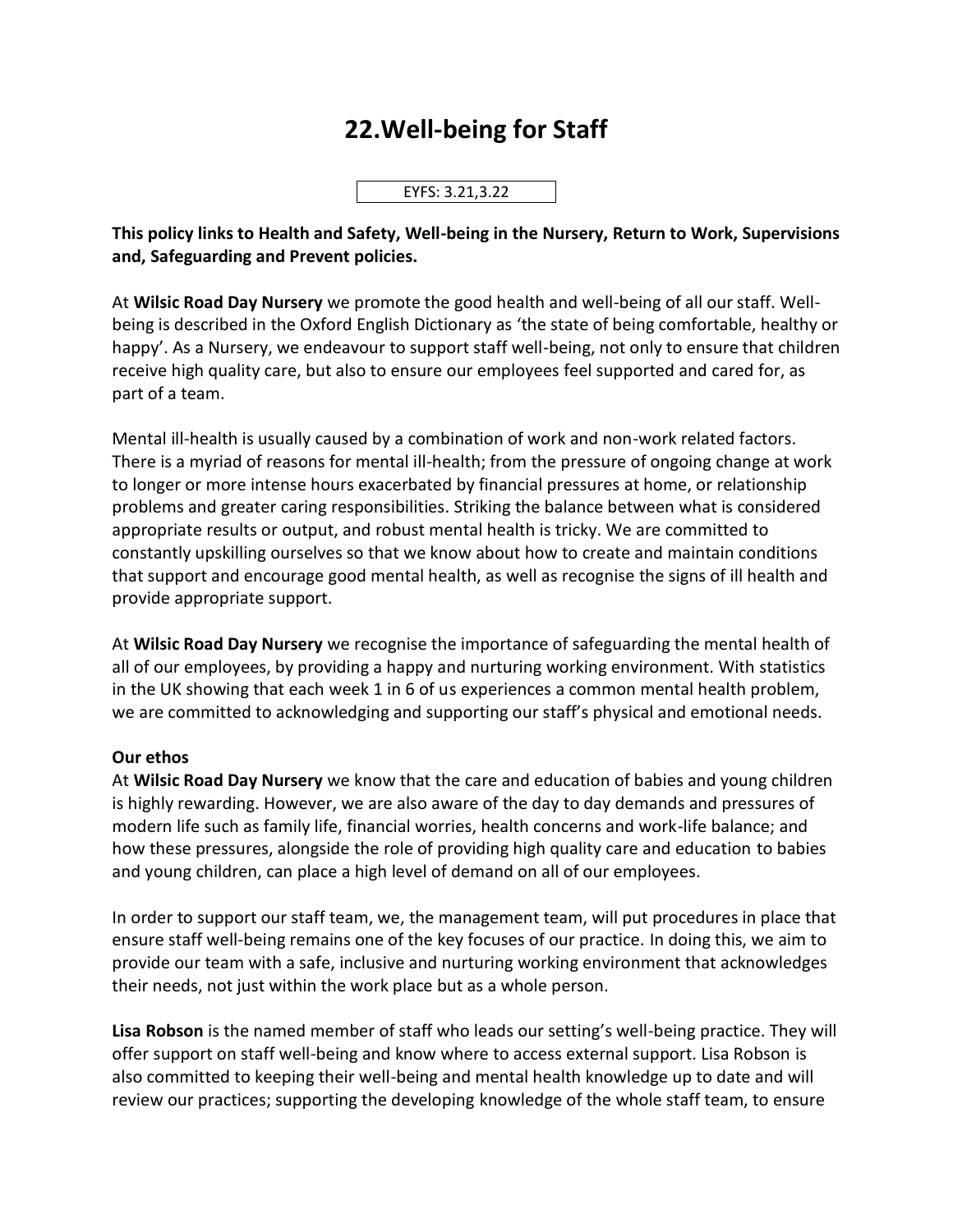we are implementing the necessary strategies to safeguard the well-being of our staff.

## **Procedure to minimise work related stress:**

- To ensure staff are supported within the setting, new staff will receive a full induction so they feel competent and capable to carry out their role and responsibilities
- Staff will receive ongoing training, coaching and mentoring to ensure that they are supported to feel confident in their role to minimise stress within the workplace
- Regular supervisions will take place every termly and as and when needed in which staff well-being will be discussed and recorded
- Practitioners are respected and valued in their work, whatever their role. Tasks are shared out appropriately according to their role and level of responsibility, the workload is monitored and reviewed on a regular basis
- Staff will be encouraged to have a work-life balance; this will be supported by ensuring the workload is monitored so that it is not necessary for staff to work outside of their scheduled hours. All contributions to work will be valued and celebrated
- We will carefully review our expectations around the amount of paperwork that staff must complete, including observations and assessments of children. We will work as a team to ensure all record keeping is meaningful and kept to an appropriate level so as not to add undue pressure to staff members
- We will work hard to maintain a reflective culture within the setting that encourages feedback from staff about management procedures and working relationships. This reflective culture will support an environment of teamwork, facilitating the involvement of every member of staff in the practice of our setting
- Staff will be encouraged to take their required breaks at appropriate intervals to ensure they have time to rest and recuperate, with time away from busy rooms
- The nursery leader/well-being representative are available for staff to come and discuss any issues or concerns
- The nursery will ensure that confidential conversations take place in private, away from other staff members and children
- All information will remain confidential or on a needs to know basis to support the facilitation of open and honest conversations. However, where the manager or the wellbeing representative feels there is a question around the safety of the staff member, they will refer to outside agencies for support and guidance. These measures will be discussed in a sensitive and understanding manner with the staff member, as appropriate
- We actively promote a culture of mutual respect, tolerance and cooperation tolerance, in line with the British values
- Team meetings will support with team development, to raise awareness of mental health and well-being by engaging staff in conversations about how we, as a setting, can be maintaining a supportive environment